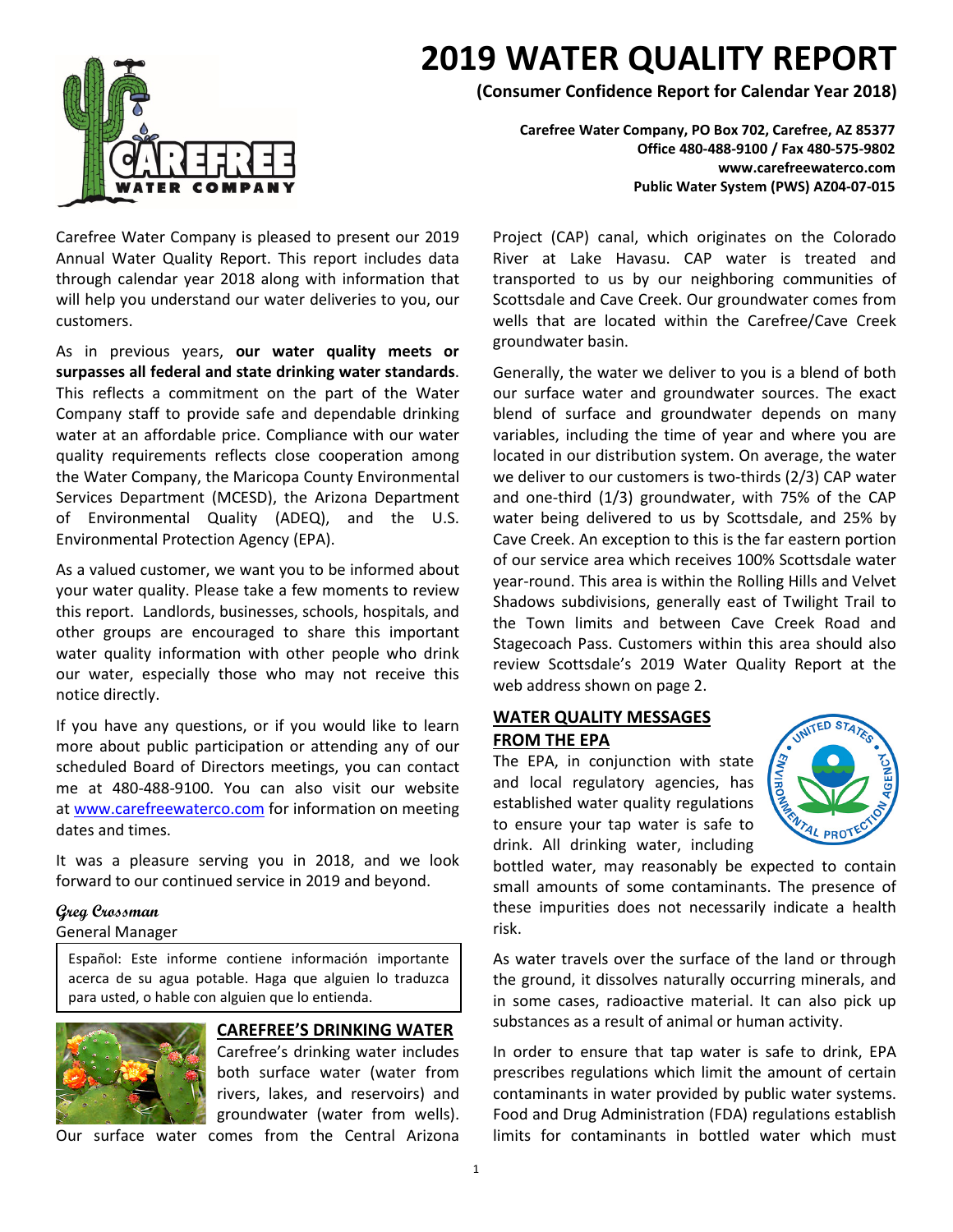provide the same protection for public health. Possible water contaminants may include:

- Microbial, such as viruses and bacteria. These contaminants may come from septic systems, wastewater treatment plants, livestock, and wildlife.
- Inorganic, such as salts and metals. These contaminants can be naturally-occurring or may be a result of urban runoff, wastewater discharges, oil and gas production, mining, or farming.
- Organic, including synthetic and volatile organic chemicals. These contaminants are byproducts of industrial and petroleum production, and may also come from gas stations, urban runoff, and septic systems.
- Pesticides and Herbicides, which come from a variety of sources, such as agriculture, urban runoff, and residential uses.
- Radioactive, which can be naturally occurring or the result of oil and gas production and mining activities.

Some people may be more vulnerable to contaminants in drinking water than the general population. Immunocompromised persons, such as persons with cancer undergoing chemotherapy, persons who have undergone organ transplants, people with HIV-AIDS or other immune system disorders, some elderly, and infants can be particularly at risk of infections. These people should seek advice about drinking water from their healthcare providers.

For more information about contaminants and their potential health effects, or to receive a copy of the EPA and Center for Disease Control (CDC) guidelines on appropriate means to lessen the risk of infection and potential health effects, call EPA's *Safe Drinking Water Hotline* at 1-800-426-4791.



## **2019 WATER QUALITY RESULTS**

The Carefree Water Company is required to test for over 100 substances in our drinking water. Testing is done at two Entry Points

to the Distribution System (EPDS). Water samples taken at these EPDS test our treated source water before it enters our distribution system. We also perform monthly tests at 4 locations within the distribution system to ensure that water entering your home or business remains safe to drink.

Because a large portion of our water comes from our neighboring water providers of Scottsdale and Cave Creek, the results from their source water sampling efforts are included in the accompanying water quality table. Only those substances that were detected in the three communities' source waters are listed in the table. Even though certain substances were detected, **all three communities' water deliveries in 2018 met or surpassed federal and state drinking water standards,** meaning that the amounts detected were below the applicable standard.

If you would like additional information on Scottsdale's or Cave Creek's water, their individual Water Quality Reports can be accessed online at the following website addresses, or you can call our offices at 480-488-9100 to obtain a copy:

**Scottsdale Water Quality Report (PWS AZ04-07-098):** <http://www.scottsdaleaz.gov/water/drinking-water>

**Cave Creek Water Quality Report (PWS AZ04-07-016):** <http://www.cavecreek.org/index.aspx?NID=369>

## **ADDITIONAL INFORMATION ON WATER QUALITY, SURFACE WATER MONITORING, AND VIOLATIONS**



The following is additional information on water quality data, surface water monitoring, and violations:

- **Arsenic.** Arsenic is a mineral known to cause cancer in humans at high concentrations and is linked to other health effects such as skin damage and circulatory problems. If arsenic is less than or equal to the MCL, your drinking water meets EPA's standards. EPA's arsenic standard balances the current understanding of possible health effects against the cost of removing arsenic from drinking water. EPA continues to research the health effects of low levels of arsenic.
- **Coliforms.** Coliforms are bacteria that are naturally present in the environment and are used as an indicator that other, potentially harmful, waterborne pathogens may be present or that a potential pathway exists through which contamination may enter the drinking water distribution system. If coliform is found, then the system is responsible to look for potential problems in water treatment or distribution. When this occurs, the water system is required to conduct assessment(s) to identify problems and to correct any problems that were found during these assessments.
	- During the past year, we were required to conduct one Level 1 Assessment. A Level 1 Assessment is a study of the water system to identify potential problems and determine (if possible) why total coliform bacteria were present. The assessment found no problems with our water treatment or distribution system. Sampling protocols at one site were revised to correct the situation.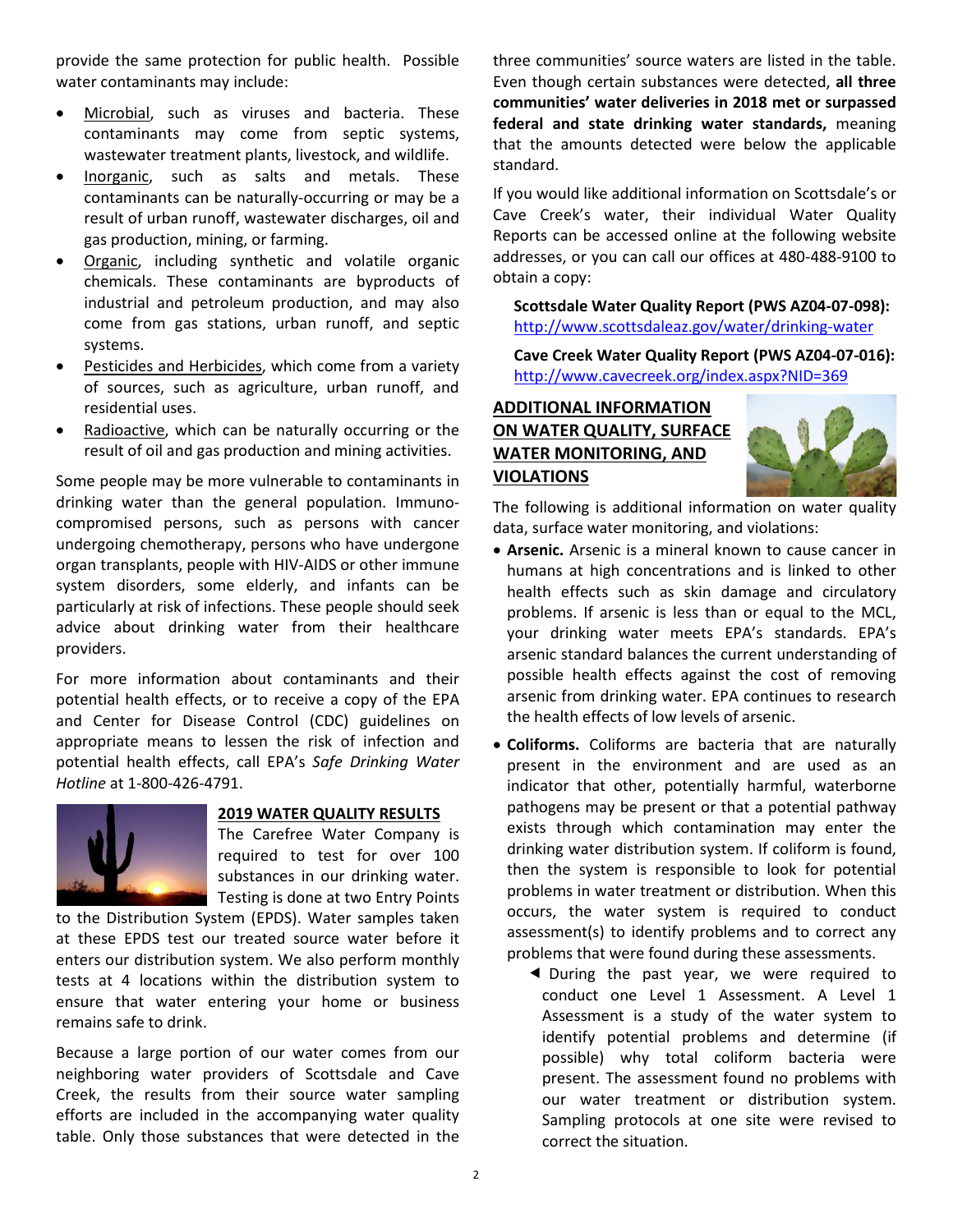- **Lead.** Lead, in drinking water, is primarily from materials and components associated with service lines and home plumbing. If present, elevated levels of lead can cause serious health problems, especially for pregnant women and young children. Carefree Water Company is responsible for providing high quality drinking water, but cannot control the variety of materials used in plumbing components. When your water has been sitting for several hours, you can minimize the potential for lead exposure by flushing your tap for 30 seconds to 2 minutes before using water for drinking or cooking. Information on lead in drinking water, testing methods, and steps you can take to minimize exposure is available from the Safe Drinking Water Hotline at 1-800-426-4791 or at [www.epa.gov/safewater/lead.](http://www.epa.gov/safewater/lead)
- **Nitrate.** Nitrate in drinking water at levels above 10 ppm is a health risk for infants less than six months of age. High nitrate levels in drinking water can cause "blue baby syndrome." Nitrate levels may rise quickly for short periods of time because of rainfall or agricultural activity. If you are caring for an infant, and detected nitrate levels are above 5 ppm, you should ask advice from your health care provider.
- **Total Organic Carbon (TOC).** TOC has no health effects. However, total organic carbon provides a medium for the formation of disinfection byproducts. The byproducts include trihalomethanes (THM) and haloacetic acids (HAA). Drinking water containing these byproducts in excess of the MCL may lead to adverse health effects, liver or kidney problems, or nervous system effects, and may lead to an increased risk of getting cancer.

One of our providers of treated surface water, the Town of Cave Creek, exceeded a requirement for removal efficiency for TOC during the 12 month period from January through December 2018. Notification of this was provided by Cave Creek to its customers in February 2018. Cave Creek provides approximately 15% of Carefree Water Company's water supply. A follow-up notification of this was provided to our customers in April 2019 which may be viewed online at [http://carefreewaterco.com/reportsdocuments/cons](http://carefreewaterco.com/reportsdocuments/consumerconfidencewaterqualitydata.html) [umerconfidencewaterqualitydata.html](http://carefreewaterco.com/reportsdocuments/consumerconfidencewaterqualitydata.html) or can be obtained by contacting our office. Both notifications were clear that this presented no health or safety risk to either system's customers.

## **SOURCE WATER ASSESSMENT PROGRAM**

In 2005, Carefree Water Company worked with ADEQ to finalize an assessment of the wells we use to



provide you drinking water. This assessment looks at the potential risks to our water sources, including their proximity to gas stations, landfills, dry cleaners, agricultural fields, and wastewater treatment plants. Based on the information available, including the hydrogeologic setting of our wells and their adjacent land uses, ADEQ's assessment concludes that all of our wells have a low risk. A low risk designation indicates that most source water protection measures are either already implemented or that the hydrogeologic setting is such that additional source water protection measures will have little impact on protection. The complete assessment is available for review by contacting Carefree Water Company's office at 480-488-9100. Additional information on Source Water Assessments and Protection can be obtained from ADEQ at [www.azdeq.gov/environ/water/dw/swap.html.](http://www.azdeq.gov/environ/water/dw/swap.html)



# **Conservation… Home Water Audit**

Saving water is easy when you think about it. Take a moment to see how water–wise you are around your home. Check which time interval best describes your water use habits. After review your results, consider what adjustments you can make. It might surprise you just how easy it is to save water *and money* around your home.

| PERSONAL HABITS:                                        | Often (1pt) | Sometimes (2pts) | Never (3pts) |
|---------------------------------------------------------|-------------|------------------|--------------|
| Keep showers to under 5 minutes                         |             |                  |              |
| Turn off the water while brushing your teeth            |             |                  |              |
| Put water in the sink when washing dishes               |             |                  |              |
| Run the dishwasher/washer only when full                |             |                  |              |
| Check your irrigation system for breaks/leaks           |             |                  |              |
| Change irrigation schedule considering seasonal demands |             |                  |              |
| Review your water bill as changes in usage may          |             |                  |              |
| indicate a water leak                                   |             |                  |              |

3 15-21pts = Please consider ways to improve your conservation efforts *(adapted from wateruseitwisely.com)* 7-10pts = You're a Water Conservation "Rock Star" 11-14pts = You're doing great at conserving water